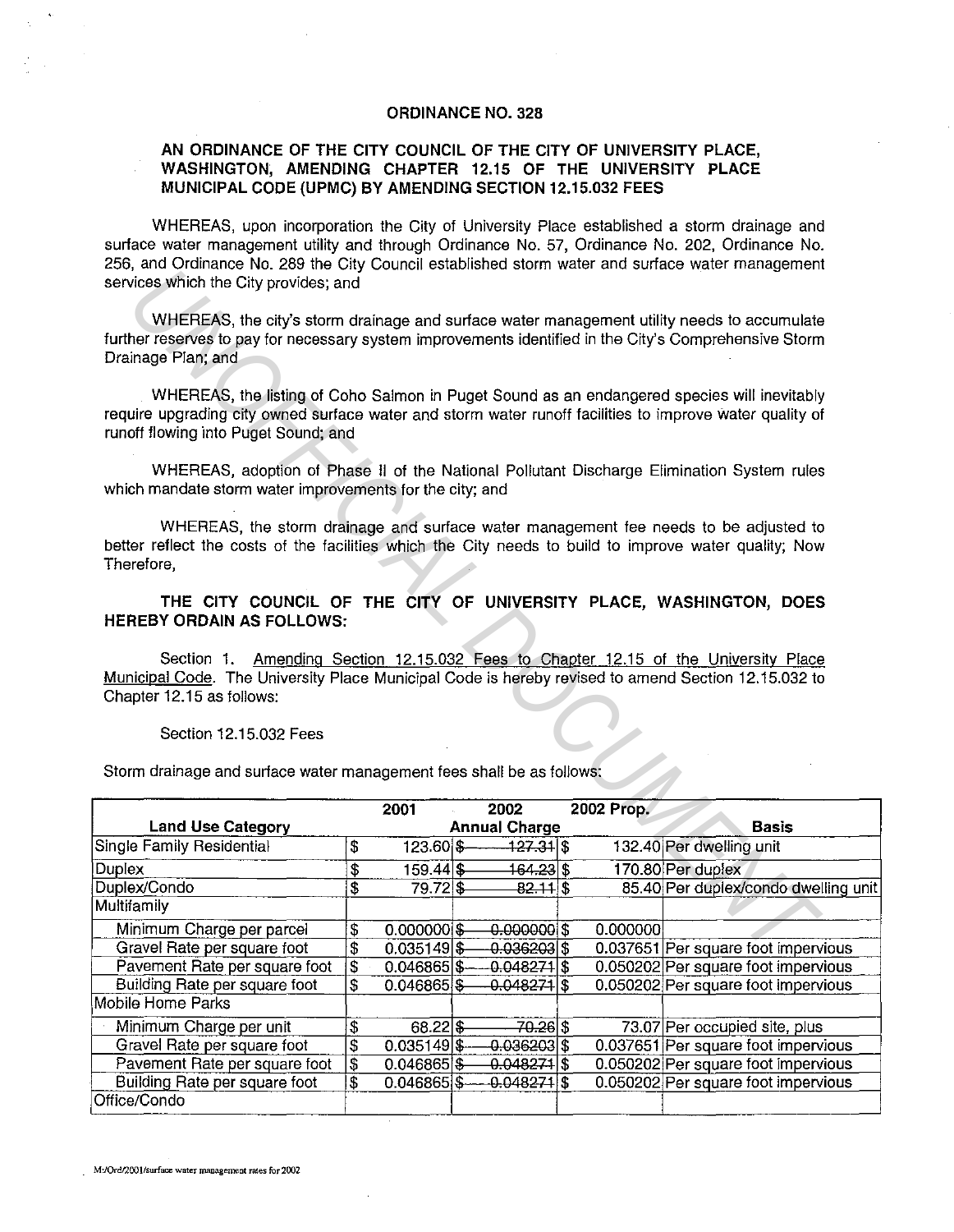| Minimum Charge per unit                                                                                                                                                                                                                                                                                                                                                                                                                                                                                                                                                                                                               | $\overline{\boldsymbol{\mathsf{s}}}$   | $0.000000$ \$  |  | $0.000000$ \$            |  | 0.000000 |                                     |
|---------------------------------------------------------------------------------------------------------------------------------------------------------------------------------------------------------------------------------------------------------------------------------------------------------------------------------------------------------------------------------------------------------------------------------------------------------------------------------------------------------------------------------------------------------------------------------------------------------------------------------------|----------------------------------------|----------------|--|--------------------------|--|----------|-------------------------------------|
| Per square foot impervious                                                                                                                                                                                                                                                                                                                                                                                                                                                                                                                                                                                                            | \$                                     | 0.046865       |  | -0.048271 \$             |  |          | 0.050202 Per square foot impervious |
| Vacant Undeveloped                                                                                                                                                                                                                                                                                                                                                                                                                                                                                                                                                                                                                    |                                        |                |  |                          |  |          |                                     |
| Minimum Charge per parcel                                                                                                                                                                                                                                                                                                                                                                                                                                                                                                                                                                                                             | $\frac{3}{2}$                          | $0.000000$ \$- |  | $-0.000000 $ \$          |  | 0.000000 |                                     |
| Area Charge per acre                                                                                                                                                                                                                                                                                                                                                                                                                                                                                                                                                                                                                  | $ \overline{\$}$                       | 0.000000       |  | $0.000000$ \$            |  | 0.000000 |                                     |
| Gravel Rate per square foot                                                                                                                                                                                                                                                                                                                                                                                                                                                                                                                                                                                                           | $\overline{\mathfrak{s}}$              | $0.035149$ \$  |  | $0.036203$ \$            |  |          | 0.037651 Per square foot impervious |
| Pavement Rate per square foot                                                                                                                                                                                                                                                                                                                                                                                                                                                                                                                                                                                                         | 3                                      | $0.046865$ $$$ |  | $0.048271$  \$           |  |          | 0.050202 Per square foot impervious |
| Building Rate per square foot                                                                                                                                                                                                                                                                                                                                                                                                                                                                                                                                                                                                         | $\overline{\mathbf{s}}$                | 0.046865       |  | $-0.048271$ \$           |  |          | 0.050202 Per square foot impervious |
| Forest and Timberland                                                                                                                                                                                                                                                                                                                                                                                                                                                                                                                                                                                                                 |                                        |                |  |                          |  |          |                                     |
| Minimum Charge per parcel                                                                                                                                                                                                                                                                                                                                                                                                                                                                                                                                                                                                             | \$                                     | $0.000000$ \$  |  | $0.000000$ \$            |  | 0.000000 |                                     |
| Area Charge per acre                                                                                                                                                                                                                                                                                                                                                                                                                                                                                                                                                                                                                  | $\overline{\boldsymbol{\mathfrak{s}}}$ | 0.000000       |  | $0.000000$ \$            |  | 0.000000 |                                     |
| Gravel Rate per square foot                                                                                                                                                                                                                                                                                                                                                                                                                                                                                                                                                                                                           | $\overline{s}$                         | 0.035149       |  | $0.036203$ \$            |  |          | 0.037651 Per square foot impervious |
| Pavement Rate per square foot                                                                                                                                                                                                                                                                                                                                                                                                                                                                                                                                                                                                         | $\overline{\mathsf{s}}$                | 0.046865       |  | -0.048 <del>271</del> \$ |  |          | 0.050202 Per square foot impervious |
| Building Rate per square foot                                                                                                                                                                                                                                                                                                                                                                                                                                                                                                                                                                                                         | $\overline{\boldsymbol{s}}$            | 0.046865       |  | $0.048274$ \$            |  |          | 0.050202 Per square foot impervious |
| State, County and Federal                                                                                                                                                                                                                                                                                                                                                                                                                                                                                                                                                                                                             |                                        |                |  |                          |  |          |                                     |
| Highways                                                                                                                                                                                                                                                                                                                                                                                                                                                                                                                                                                                                                              |                                        |                |  |                          |  |          |                                     |
| Gravel rate per square foot                                                                                                                                                                                                                                                                                                                                                                                                                                                                                                                                                                                                           | \$                                     | $0.010506$ \$- |  | $0.010821$ \$            |  |          | 0.011254 Per square foot impervious |
| Pavement rate per square foot                                                                                                                                                                                                                                                                                                                                                                                                                                                                                                                                                                                                         | $\overline{\mathbf{3}}$                | $0.014008$ \$  |  | $0.014428$ \$            |  |          | 0.015005 Per square foot impervious |
| Roads (other than                                                                                                                                                                                                                                                                                                                                                                                                                                                                                                                                                                                                                     |                                        |                |  |                          |  |          |                                     |
| County/State/Federal)                                                                                                                                                                                                                                                                                                                                                                                                                                                                                                                                                                                                                 |                                        |                |  |                          |  |          |                                     |
| Minimum Charge per parcel                                                                                                                                                                                                                                                                                                                                                                                                                                                                                                                                                                                                             | \$                                     | $0.000000$ \$  |  | $0.000000 $ \$           |  | 0.000000 |                                     |
| Gravel Rate per square foot                                                                                                                                                                                                                                                                                                                                                                                                                                                                                                                                                                                                           | $\overline{\mathbf{3}}$                | $0.035149$ \$- |  | $-0.036203$ \$           |  |          | 0.037651 Per square foot impervious |
| Pavement Rate per square foot                                                                                                                                                                                                                                                                                                                                                                                                                                                                                                                                                                                                         | \$                                     | 0.046865       |  | $0.048274$ \$            |  |          | 0.050202 Per square foot impervious |
| Building Rate per square foot                                                                                                                                                                                                                                                                                                                                                                                                                                                                                                                                                                                                         | \$                                     | $0.046865$ \$  |  | $-0.048271$  \$          |  |          | 0.050202 Per square foot impervious |
| Other Parcels                                                                                                                                                                                                                                                                                                                                                                                                                                                                                                                                                                                                                         |                                        |                |  |                          |  |          |                                     |
| Minimum Charge per parcel                                                                                                                                                                                                                                                                                                                                                                                                                                                                                                                                                                                                             | \$                                     | $0.000000$ \$  |  | $-0.000000$              |  | 0.000000 |                                     |
| Gravel Rate per square foot                                                                                                                                                                                                                                                                                                                                                                                                                                                                                                                                                                                                           | $\overline{\mathfrak{s}}$              | $0.035149$ \$  |  | 0.036203                 |  |          | 0.037651 Per square foot impervious |
| Pavement Rate per square foot                                                                                                                                                                                                                                                                                                                                                                                                                                                                                                                                                                                                         | $\overline{\mathfrak{s}}$              | 0.046865       |  | $0.048271$ \$            |  |          | 0.050202 Per square foot impervious |
| Building Rate per square foot                                                                                                                                                                                                                                                                                                                                                                                                                                                                                                                                                                                                         | $\overline{\mathbf{s}}$                | 0.046865       |  | $0.048271$ \$            |  |          | 0.050202 Per square foot impervious |
| Section 2. Severability. If any provision of this Ordinance or its application to any person or<br>circumstance is held invalid, the remainder of the Ordinance or the application of the provision to other<br>persons or circumstances by a court of competent jurisdiction shall not be affected.<br>Section 3. Publication and Effective Date. A summary of this Ordinance consisting of its title<br>shall be published in the official newspaper of the City. This Ordinance shall be effective five (5) days<br>after its publication, with fees effective January 1, 2002.<br>PASSED BY THE CITY COUNCIL ON OCTOBER 15, 2001. |                                        |                |  |                          |  |          |                                     |
|                                                                                                                                                                                                                                                                                                                                                                                                                                                                                                                                                                                                                                       |                                        |                |  |                          |  |          |                                     |

**ATTEST:** 

Catrina Craig, City Clerk

**M:/Ord/2001/surface water management rates for 2002**